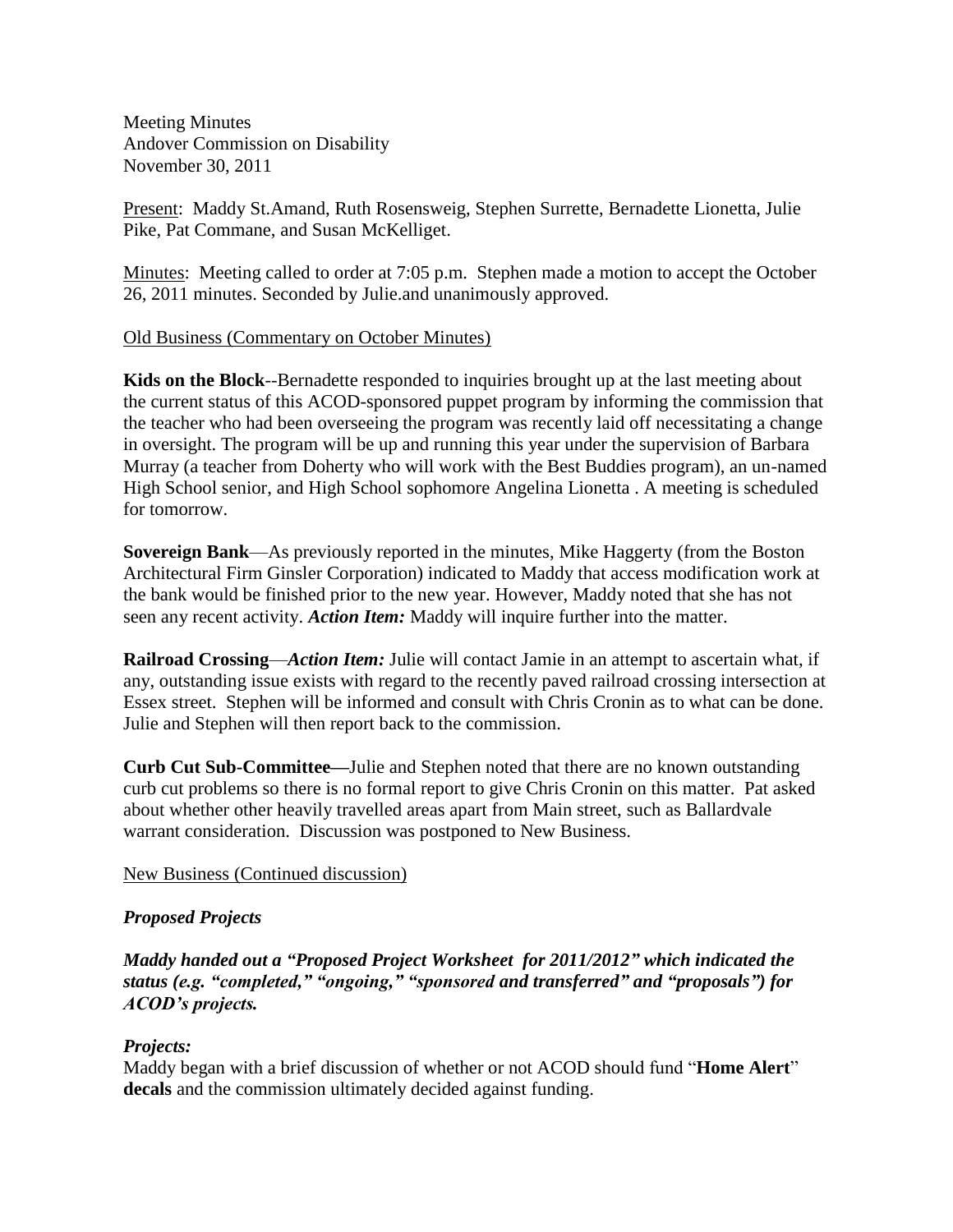With respect to the ongoing "**Study of Senior Residents' Needs with the Council on Aging**." which is being compiled by the Council on Aging, Maddy proposed, and the commission accepted, a collaborative role whereby ACOD would participate in information sharing where relevant*. Action Item*: ACOD will collaborate where needed with COA Board taking the lead on the study. Maddy will contack Ed Medeiros of the Council on Aging.

Maddy opened up a discussion about the need for formalizing a "**Spot Check**" program for curbs and sidewalk repairs which means commission members would contact Stephen if there are curbs or sidewalks that need to be re-paved for safe access. Steve asked for suggestions about how to prioritize requests and the commission agreed that the initial focus for leveling sidewalks and increasing the number of curb cuts, should involve problem areas within a mile of schools-- particularly the Doherty school since there are numerous uneven sidewalks in the streets contiguous to it. *Action Item*: Julie will ask Jamie if she would like to be part of the sidewalk spotting effort and commission members will actively engage in spotting problem areas to be brought to Stephen's attention. Spot checks would extend to Ballardvale as well.

## *Funded Programs:*

The commission agreed to remove funding **Sound blocking headphones for SPED** from further consideration.

Maddy opened the remainder of the meeting to commission ideas for proposed ACOD funding or support. *Bernadette proposed funding an ipad which includes "autism apps" as* a *pilot program for a team of teachers at the Doherty school*. Her son has this ipad currently and the idea is to enhance this experience by providing his teachers a similar ipad. Maddy noted the inherent problem of tracking a piece of technology such as an ipad, but Bernadette responded that the ipad would follow her son's various teaching teams through out his school years. If the **Pilot ipad Program** proves a useful tool for students with autism, ACOD may consider funding ipads for other students at other schools particularly the High School. *Action Item:* Bernadette will contact Joyce Laundre, Director of Student Services for the town about this proposed pilot project, its cost and management, and report back to the commission.

Bernadette also proposed for consideration the concept ACOD funding expenses for a new **Peer Mentoring Program.** The way this would work is that ACOD would collaborate with Andover Youth Services which would identify children in need of social peer mentoring. For example, a high school student doing community service could accompany a student identified by AYS as needing social contacts-- such as going uptown for an ice cream after school. ACOD would fund the expenses associated with the activity. The commission generally agreed that this was an interesting program to consider funding. No final funding decision. Discussion should ensue with AYS staff.

Maddy asked Ruth if she knew of any needs raised by the public involving library accessibility. Ruth mentioned that there is currently an issue of cars parking right at the end